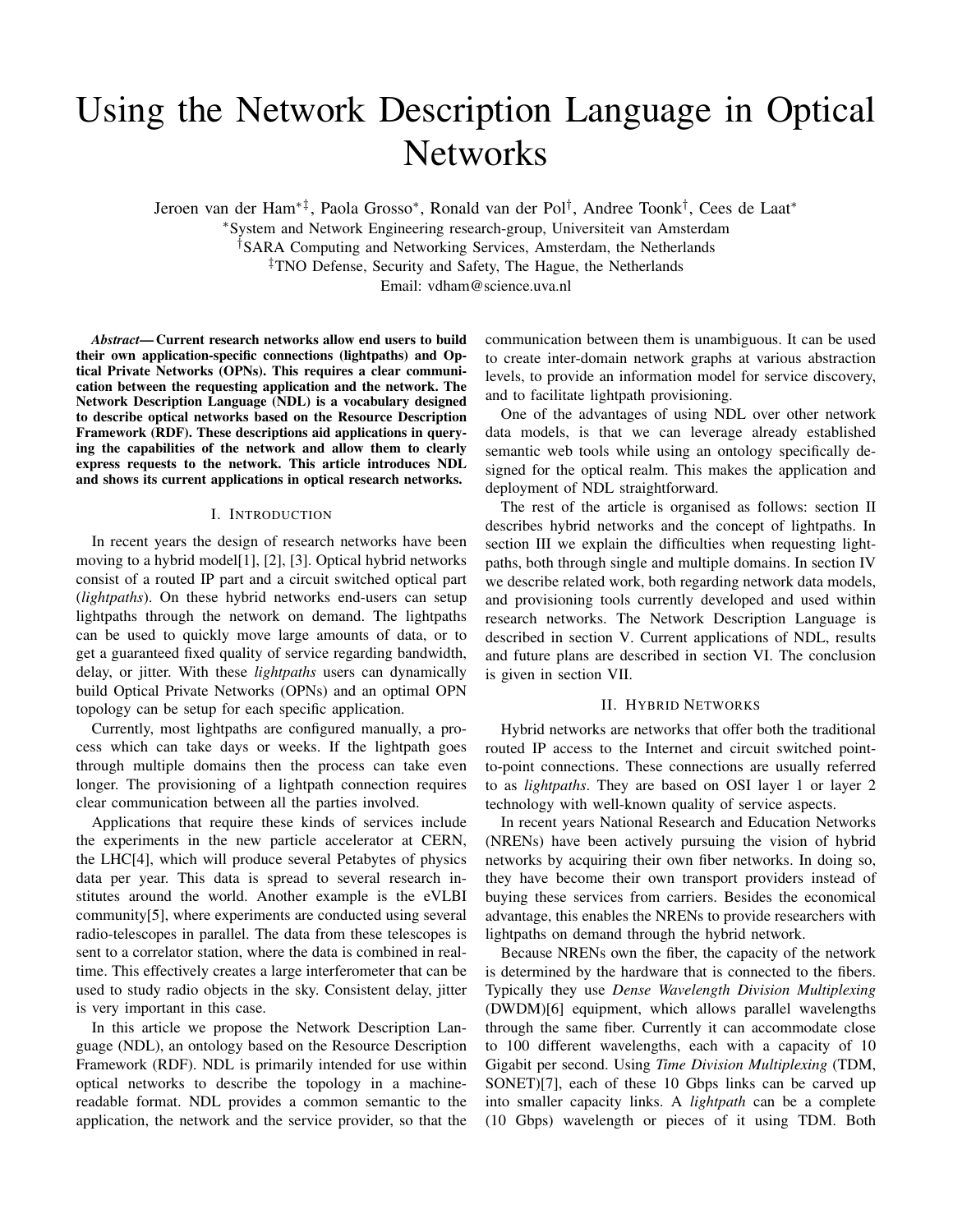technologies offer the customer a dedicated data channel with known capacity, roundtrip time and jitter.

The following two sections describe examples of networks that provide lightpaths, SURFnet6 and GLIF. SURFnet6 is a single domain network, while GLIF is a co-operation of several networks, working at addressing the inter-domain lightpath management and provisioning issues. We are actively working with both organisations and we are conducting experiments with NDL in these networks.

# *A. SURFnet6*

SURFnet6[8] is the new network of the Dutch NREN, SURFnet. It consists of a 6000 kilometre dark fiber network. The hybrid network is built using Nortel DWDM and TDM equipment, and Avici routers. The TDM equipment consists of Nortel OME6500 devices that are connected with 10 Gbps connections via the DMWM network to other OME6500 devices.

Customers, i.e. the universities, colleges and research institutes, typically connect via a 1 or 10 Gigabit per second connection. These TDM circuits are provisioned through the OME6500 network, and can either be used for lightpaths or for routed IP services.

# <span id="page-1-1"></span>*B. GLIF*

The GLIF, *Global Lambda Integrated Facility*[9], is an international virtual organisation of research networks, research consortia and institutions whose aim is to build a worldwide networking facility for scientific research. GLIF consists of a collection of optical exchange points, GOLEs (GLIF Open Lightpath Exchanges) and links between them. A global network is formed through lightpath connections to other GOLEs.

The global network currently consists of over a dozen GOLEs spread over North America, Europe, East Asia, and Australia, with numerous links across and between the continents.

In this facility, scientists can let their applications take full advantage of the reconfigurability of the infrastructure, for example for diverse end to end paths. If we think of the concept of *computing grid*, where resources are dynamically assigned to the applications depending on need and availability, then GLIF is in essence a *lambda grid*. In a lambda grid lightpaths are assigned to applications for the duration of time needed to perform the computing tasks, and engineered according to the availability of the underlying network resources.

## III. PROBLEM STATEMENT

<span id="page-1-0"></span>In order to integrate dynamic lightpath provisioning with the workflow management middleware used in the new e-Science projects it is mandatory to support automatic topology discovery and pathfinding for these connections spanning multiple administrative domains. Therefore, the different domains must be able to exchange the required information expressed in an interoperable format to be able to understand the complexity inherent with lightpath requests.

Currently, when a scientist has a need for a lightpath within one NREN (intra-domain), he will send an email to or phone the contact person at the NREN. During the conversation, the NREN-contact tries to translate the scientists desires to the parameters for the connection, e.g. the end-points, the bandwidth, delay, jitter, et cetera. The request is then relayed to the engineers, who provision the actual connection. This process typically takes at least a few days and sometimes even a few weeks.

If however, the scientist requires a connection that spans multiple domains, e.g. across the ocean, or across continents, then multiple parties are involved, who must all be contacted. The scientist must either do this himself, or ask the NREN to do this. The provisioning process now becomes more complicated:

- 1) Based on external references, and experience, the contact determines through which domains the path could go.
- 2) For each of the domains involved in the path:
	- Inquire to the possibility of a path through the domain.
	- *•* Determine if the segment agrees with the requirements.
	- *•* Reserve the segment.
- 3) If a problem is encountered, go back to step 1.
- 4) Configure the end hosts and start troubleshooting the connection.

Note that the path determination is far from trivial. There are a lot of parameters involved when configuring inter-domain lightpaths. These settings must be configured correctly on both sides of the connection, so they must clearly be communicated to all parties involved. See [10] for a discussion on the parameters involved in requesting a lightpath.

Currently, the whole process of acquiring a (working) lightpath across multiple domains often takes several weeks, a lot of emails and phone calls and extensive testing. It is clear that the whole process needs to be improved and automated, in order to scale for many domains.

In GLIF several parties realised that in order for lightpaths to scale, the provisioning process must be (partly) automated. Currently there are a few applications available to do provisioning and brokering, UCLP, DRAGON and DRAC.

UCLP, User Controlled Lightpaths[11], is one of the first applications that allowed end-users to configure lightpaths. It is a project funded by CANARIE, the Canadian research network. Currently they are implementing version 2, which will allow users to request lightpaths using web-services.

DRAGON, Dynamic Resource Allocation via GMPLS Optical Networks[12], is a framework that can provision connections on heterogeneous networks. It provides support for provisioning connections using GMPLS, even for networking devices that do not support it.

A third framework is DRAC, Dynamic Resource Allocation Controller from Nortel. It enables applications to request connections through the network. It is expected to be ready for deployment and testing on SURFnet6 soon.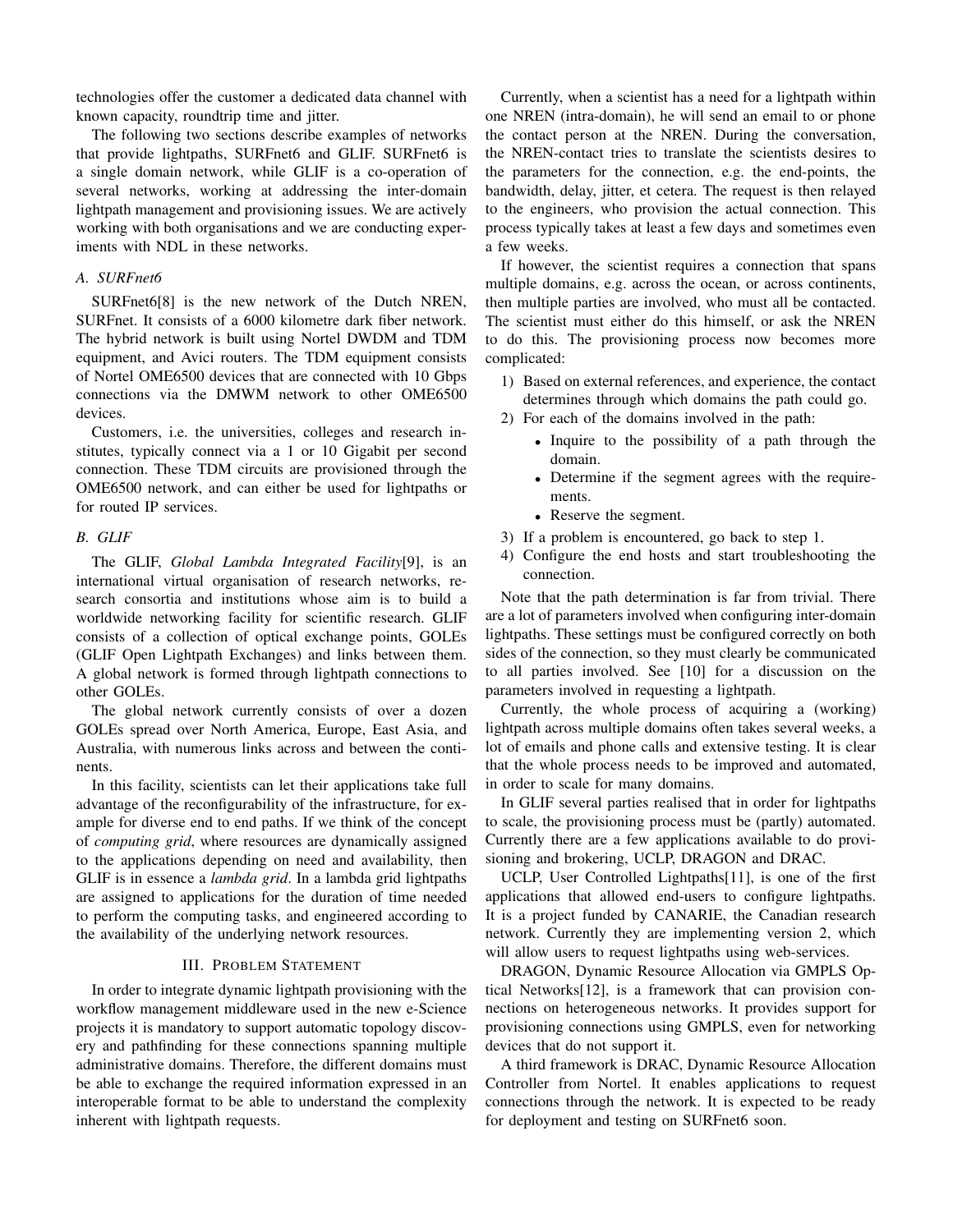The applications mentioned above are all still under development, although proof-of-concepts do exist. Currently they are all aimed at providing network provisioning capabilities for single domains, and only for multiple domains using the same application. At the moment these applications can not directly co-operate with each other in provisioning a connection. Within GLIF the goal would be to let all these applications work together in order to support inter-domain brokering and provisioning. To support this clear communication between the applications is an important issue. A key requirement is that all the applications involved have the same understanding of the GILF network resources and the network topology.

Once a lightpath is provisioned end to end, there still could be some problems with the connection. The troubleshooting process is very difficult[13], because of the low networking layer, which means that standard tools as traceroute or ping can not be used to isolate the problem. Every domain must check their segment of the lightpath and this process is further hampered by (often large) time-zone differences.

When troubleshooting a lightpath one needs to know about the details of the lightpath route, which network elements are involved, which interfaces, which time-slots or wavelengths.

# IV. RELATED WORK

<span id="page-2-0"></span>In this section we discuss the related work in network descriptions. One of the first standards for describing information regarding the network is SMI, part of SNMP[14], the Simple Network Management Protocol<sup>1</sup>. It allows for simple retrieval and updating of diagnostic, performance and configuration information using the MIB, Management Information Base. The MIB is a tree of name value pairs, which contains standard and vendor specific branches. While most information can be stored in the standard branch, vendors often use their proprietary space. The model provided by SNMP is centred on the device itself and contains almost no information about the rest of the network.

A more complex information model is CIM[15], the Common Information Model, developed by the DMTF, the Distributed Management Task Force. CIM is an object-oriented model defined using the Unified Modelling Language. The model can capture information regarding computer systems, operating systems, networks and other diagnostic information. It is mainly implemented in consumer-oriented computing equipment, and operating systems, such as Windows and Solaris.

The Data Center Markup Language (DCML)[16] is an information model that uses RDF and OWL to describe data centers, including computing equipment, networks and other hardware. DCML is still in development, and has not been published yet, but appears to be aiming for the same level of complexity as the CIM model.

The current information models for networks and networking equipment are all aimed at diagnostic information and information regarding the device itself. Our work with NDL on the other hand is aiming to provide a simple schema, that can be used to provide an overview of the network and the relation between the different devices. This kind of description can be used by applications that need only an overview of the network and not all diagnostic information. This is exactly what is required by automatic lightpath provisioning applications, which allow end-users to configure high-speed connections.

## V. NETWORK DESCRIPTION LANGUAGE

<span id="page-2-1"></span>In this section we provide an introduction of the Network Description Language, an RDF vocabulary for describing networks. First we explain the problems with describing networks, then we introduce the schema itself and we conclude the section with a short example.

Describing computer networks seems a simple problem at first sight. There are some machines connected to each other, and each machine can provide information about itself, its configuration and its knowledge of the network. The communication across the network has been more or less standardised with the TCP/IP stack. This stack also hides most networking details from the application. These abstractions are however not completely successful, some details always seep through the abstraction levels[17]. These leaky abstractions make it difficult to create a clear and consistent model for networks.

Another factor is that when users request connections, they do so with specific quality of service parameters in mind, especially in the case of optical connections. Depending on the experiment they are conducting, a user may want some combination of specific values for bandwidth, latency, packetloss, or jitter. One of the main reasons for creating NDL is to support users and applications in describing a request. In the future this could become part of the Common Service Definition [10].

To avoid complexity we started out simple and only attempt to describe the physical network. To do this, we created the schema as shown in figure [1.](#page-3-1)

The schema consists of four classes, shown as ovals, and eight properties, shown as labelled arrows. Below we give a short description of the classes:

Location A place where devices are located.

Device Any kind of machine that is connected to the network. Interface The connection between the device and the rest of the network.

Link An (abstracted) connection between two interfaces.

The eight properties are explained below:

- name The hostname of a device or the name of an interface. description A property to include additional human-readable information.
- locatedAt The relation between a device and a location.
- hasInterface Defines the relation between a device and an interface.
- connectedTo Used to describe a physical connection between two interfaces or between a link and an interface.

<sup>&</sup>lt;sup>1</sup>The name 'Simple Network Management *Protocol*' for the standard is deceptive. It is also the name of the whole architecture, which defines the protocol, but also contains a definition of an information model.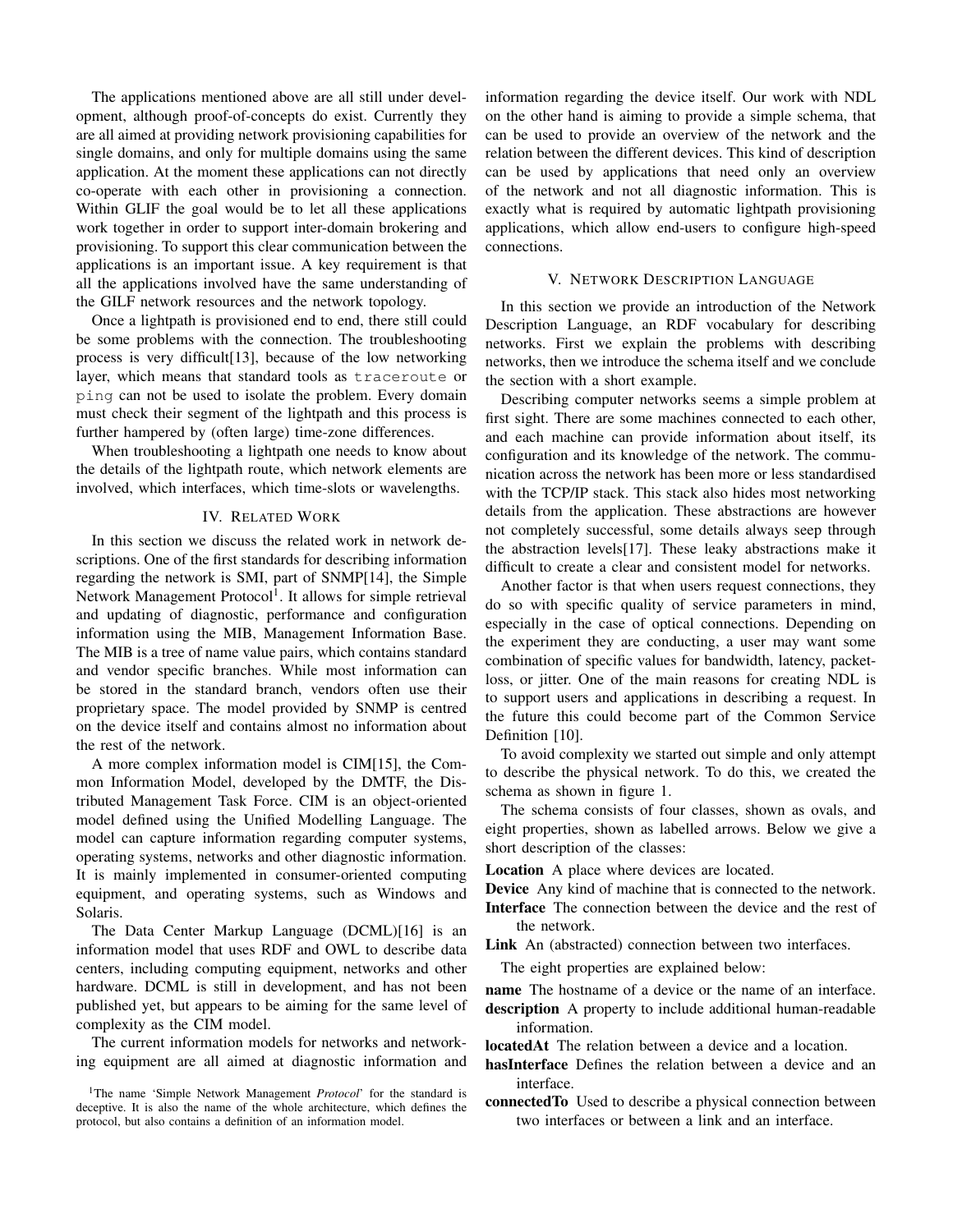

<span id="page-3-1"></span>Fig. 1. Overview of the Network Description Language

capacity Defines the bandwidth capacity of an interface or link.

encodingType Defines what kind of encoding is used on an interface or link.

encodingLabel Provides further details about the encoding of the interface or link.

The above classes and properties allow a fine grained description of the network, including cables, capacity and transport type. On the other hand, they allow for more abstraction of the network, using the *Link* class. Connections between interfaces can either be defined directly using the *connectedTo* property, or by defining the intermediate *Link* object. The latter can be used to express information about the link itself, or for abstracting parts of the network that can not or will not be changed, for example if the line is leased for an extended period of time.

The values of the *capacity*, *encodingType*, and *transportType* properties can be defined using a separate namespace with the standard terminology from GMPLS[18] (the 'LSP encoding type' and 'General Protocol ID').

An example description is shown in figure [2,](#page-4-0) which describes a simple connection between two hosts. At the top in figure [2](#page-4-0) is a sketch of the situation that is described using RDF below. Lines 4–6 define the location Netherlight, followed by a definition of the device TDM 3 on lines 7–11. Line 8 specifies that TDM 3 has an interface named  $501/1$ , which is defined on lines 12–17. Line 15 and 16 define that the interface has a capacity of  $1.2 \cdot 10^9$  bytes per second (∼10 Gbps). A similar definition of the device TDM4 and its interface 5/1 is given on lines 18–28.

Note that the connection between the two devices is defined twice, on lines 14 and 25. This duplicate definition is used to check that both devices are configured correctly and have the same information regarding their connection. More extended examples can be found on the NDL Homepage[19].

## *A. Resource Description Framework*

As shown above, we have defined NDL using the Resource Description Framework. We have chosen this syntax above a simple XML or 'ad hoc' syntax for several reasons. The main reason is that RDF represents its data in a graph format. This fits well with our problem, we are essentially describing the network as an extended graph.

A second reason for choosing RDF over plain XML is extendibility. RDF applications are built with the assumption that they do not have to understand the complete description. They look for pieces of data they can understand and ignore the rest. On the one hand, this allows you to extend the ontology, while maintaining complete backward compatibility. On the other hand it also allows you to easily combine descriptions without adapting third party applications.

The available tools and parsers are another reason for choosing RDF. The semantic web community has worked very hard on these. As a result libraries and parsers are available for all major programming languages. There are specific visualisation tools and editors available to support development of descriptions.

Finally, RDF has been designed with support for multiple, possibly overlapping, ontologies. This makes it possible for multiple domains to start with different ontologies, yet maintain compatibility without changing their descriptions.

For more information about RDF, the Semantic Web and their developments, see [20], [21].

#### VI. APPLICATIONS OF NDL

<span id="page-3-0"></span>NDL provides a powerful language to solve many of the operational issues that operators and users face in hybrid optical networks. It allows the automatic creation of network maps; it facilitates lightpath finding algorithms and the setup of associated reservation systems; it enhances the interoperability and the exchange of information between different administrative domains.

In this section we will describe in detail the above NDL capabilities, pointing to the specific applications we have worked on and stressing their use and applicability in the management of hybrid networks.

# *A. Network Graph Generation*

One of the advantages of using NDL as the language for description of hybrid networks is the availability of semantic web tools for RDF, that can parse and consume the information in each NDL file. This means that extracting the information needed for network management, and in our specific case lightpath provisioning, is straightforward and simple.

Our first application of the language has been the generation of network maps. Given most lightpaths are still provisioned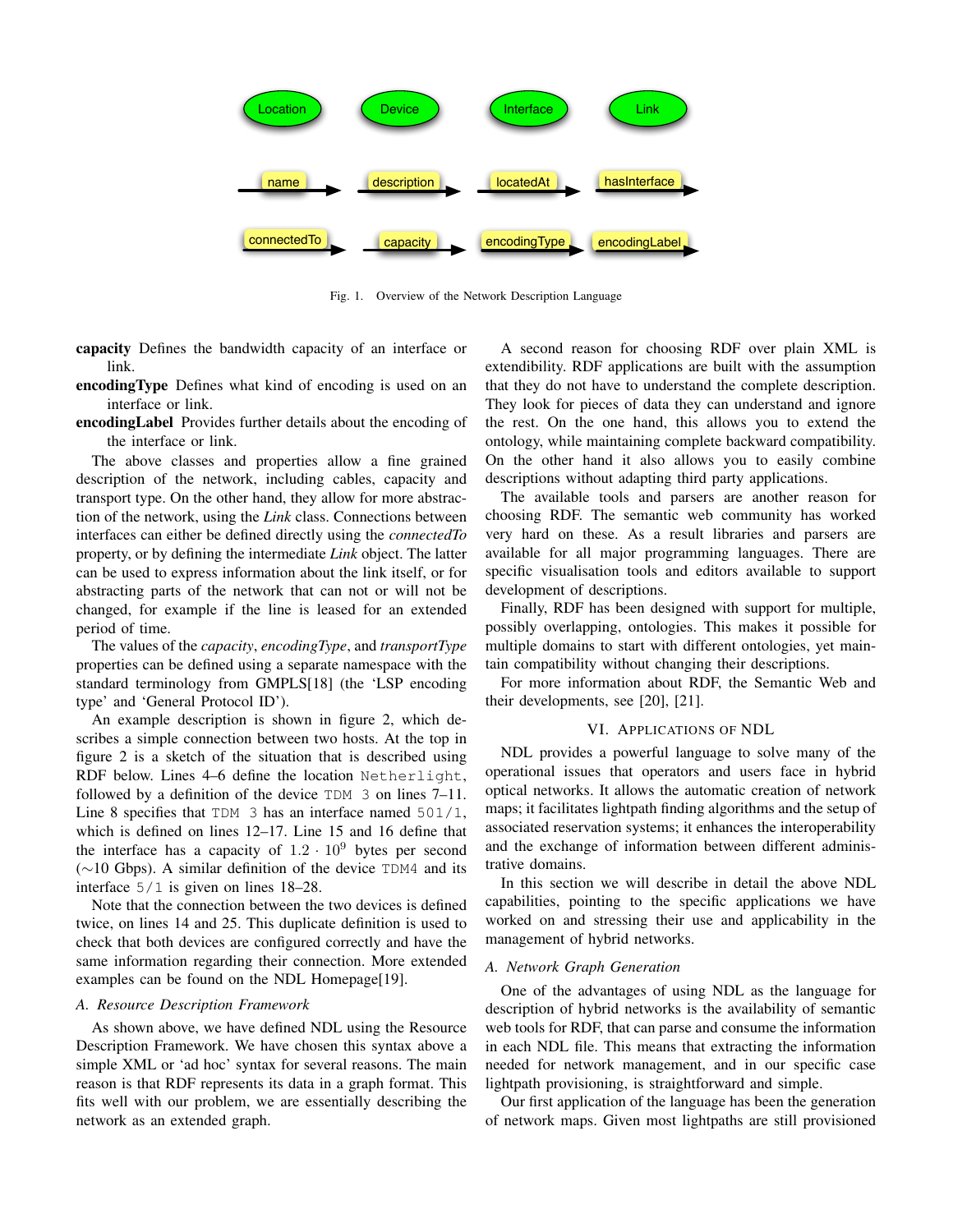

<span id="page-4-0"></span>Fig. 2. Example of an NDL description

manually, at least when they involve crossing organisation boundaries, maps become the visual aid used by network engineers to setup the circuits. The information about the connection between domains needs to be up to date, accurate and consistent, because mistakes in lightpath provisioning can have impact on other lightpaths and in the case of hybrid networks also on the regular traffic.

There are certainly many ways to create a graphical overview of a network, and when working in a single network domain plenty of tools to choose from. But in multi-domain environments, as the ones we work with, we need to take into account that the information for each domain is not centrally maintained and there is a big potential for inconsistencies. The manual creation of these large-scale topology overviews requires a tedious conversion of *description styles* toward a consistent representation, and the verification of consistent information at the boundaries. After these steps one can then feed the information to the graphing tools.

NDL addresses all the issues above, and it provides a way to operators to consistently describe their network; the graphing tools we wrote allow to extract the distributed information about each domain, correlate it and verify its consistency in a quick and efficient way.

Starting from a network description in NDL format, we use a SPARQL query to get the connections between the devices and their names. Using a small script, this data is then converted to serve as input to GraphViz, an open source graph visualisation tool[22]. An example of such a graph is

shown in figure [3.](#page-5-1) This the map of NetherLight[23], one of the network domains participating in the GLIF. The script used to generate the graph can be found at the NDL homepage [19].

Our current effort goes to further improve the visualisation of the network graphs starting from NDL files. GraphViz is an excellent way of automatically generating graphs, but changing the information can result in a completely different graph where the various elements are placed in different positions in the space, making successive version of a network map difficult to compare. Using the GPS co-ordinates information contained in NDL we can generate more consistent graphs. Using Google Maps[24] or other similar software to show networks on the global scale is also an option we are currently investigating.

## *B. Lightpath Planning in SURFnet6*

A second application of NDL we worked on is the support to on demand provisioning of lightpaths, and backup lightpaths, within the SURFnet6 network. The idea is that NDL files hold information about the current topology, and that we can correlate this with additional dynamic information, to provide engineers with integrated management and planning tools.

NDL constitutes in this case the first step in a more complex system for lightpath provisioning.

This is how the system currently works. Part of the SURFnet6 hybrid network is formed by a collection of Nortel OME6500 TDM nodes. We obtain the topology information by using the neighbour knowledge from each of these devices. We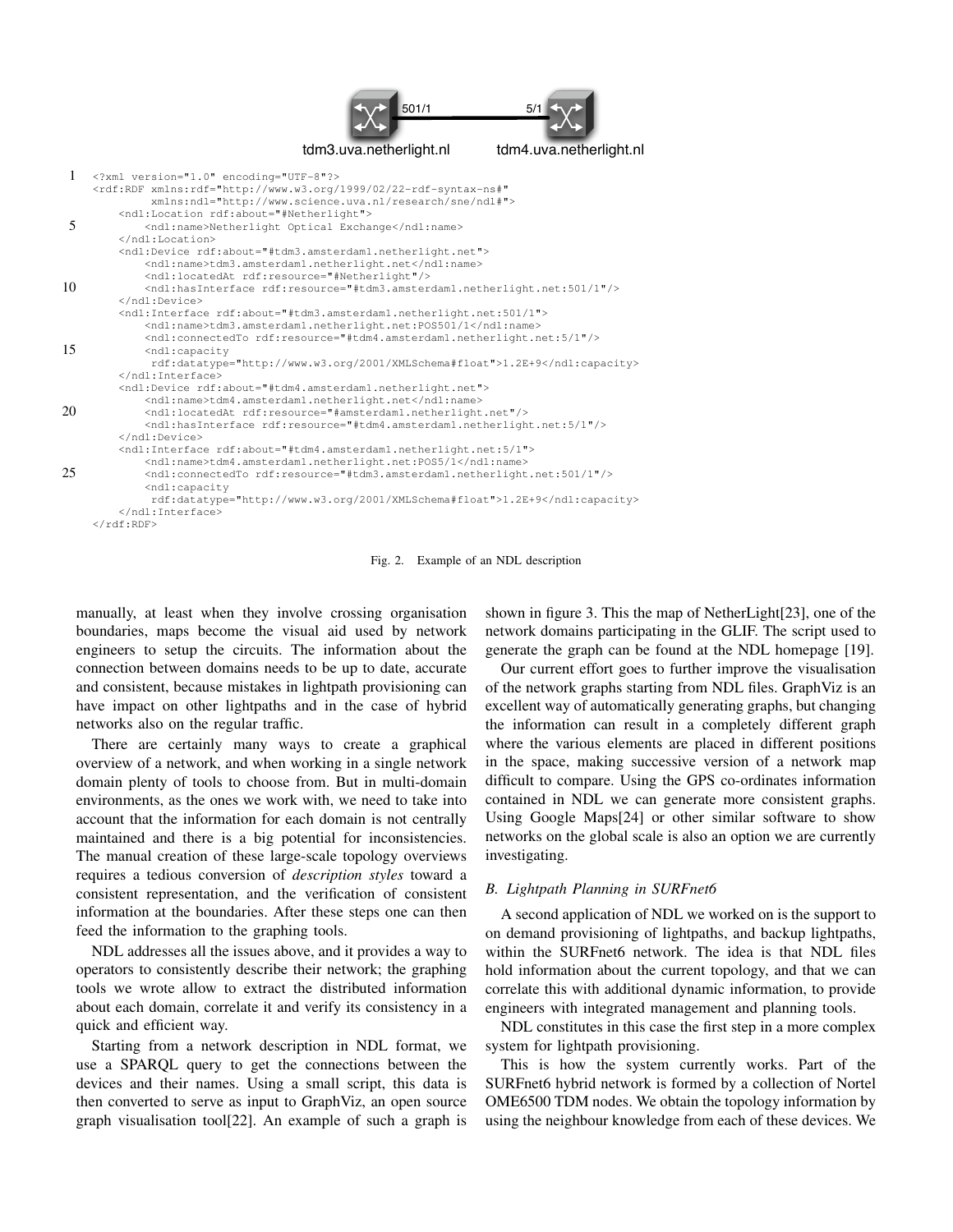

<span id="page-5-1"></span>Fig. 3. A graph of NetherLight resources (extracted from NDL file)

gather the data by periodically sending and receiving discovery messages on the control plane. And we use NDL to describe the topology of the TDM layer in files.

Additionally, a MySQL database holds the cross-connect information for each OME6500 in the network. That is, the information on the current use of the lightpaths. This makes it possible to determine the amount of time-slots still available on each interface. Combining the NDL topology information and the database time-slot information together we can find a shortest path through the network that has enough free timeslots to accommodate a new user request. To find this path we use a constraint based shortest paths algorithm.

Currently these path calculations are for human operators who provision the lightpaths through SURFnet6. In the future we will expand the application so that it can be used automatically by provisioning tools such as the ones described in section [IV.](#page-2-0) These can be invoked by the user directly allowing for provisioning without mediation of the network operator. The same application should in the future communicate with external lightpath provisioning applications to create true interdomain lightpaths.

# *C. Lightpaths through GLIF*

The last application of NDL we have been working on is the lightpath planning and provisioning in the GLIF, which was described in more detail in section [II-B.](#page-1-1) GLIF constitutes an ideal environment to see NDL at work in a multi-domain and multi-administrator setup. The requirements are in this case the same as in the single domain case: that is, all parties involved need the same proper understanding of the network topology. Additionally, the information of each domain must be correlated to form a global information database.

NDL helps by describing the GLIF network in an abstract way. This means that only the information essential to the lightpath finding is provided and topology details inside each domain are hidden. To achieve this abstraction, each GOLE is described as a virtual device with several interfaces. These interfaces connect the GOLE to other GOLEs. To correlate the abstracted descriptions of each individual GOLE with each other we use the seeAlso property of RDF. Using these links, a linked web of descriptions is formed. This provides a global view of the network, where each domain maintains the description for their own GOLE.

Figure [4](#page-6-0) shows an excerpt of the abstract description for the Netherlight GOLE. Line 1 describes which virtual device (GOLE) this is. Line 4 to 7 describe which interfaces the (virtual) device has. The descriptions are similar to the previous example. Interface netherlight:if1 is described on line 10 to 16. line 11 describes its name and line 12 describes where it is connected to. Finally, line 14 describes the capacity (total bandwidth) of the interface. Lines 18 to 20 provide a pointer for the description of the other side of the connection using the seeAlso property.

To find a path within the GLIF the first step is to read this NDL file. The description for the other GOLES is found by crawling the web using the links contained in the seeAlso properties. This way we can determine if a path exist and can be provisioned in the GLIF.

But there is more to be done: in such environment with different 'owners' and 'administrators', we need to take the authorisation policies of each domain into account. NDL can provide pointers to policy databases to the control plane that is determining the feasibility of the lightpath setup. The correlation of NDL to policy and authorisation models is part of future research, as well as the possible use of NDL in PNNI (Private Network-to-Network Interface) requests.

## VII. CONCLUSION

<span id="page-5-0"></span>In this article we have introduced hybrid networks and the related lightpath provisioning problems, both intra- and inter-domain. One of the main issues is the absence of an information model capable of describing the whole network, while also providing interoperability.

The ability to clearly describe resources and providing an interoperable description is one of the strong points of RDF. Based on RDF we have created the Network Description Language, a simple language that is capable of describing the physical, circuit-switched part of hybrid networks.

We have demonstrated several applications of NDL and have shown that it helps to reduce complexity and allows certain management and provisioning tasks to be automated. The classes and properties we created so far contain enough information to facilitate lightpath provisioning at the intradomain level, to correlate information at the inter-domain level, and to create maps of both the local and global network.

So far we have intentionally kept the NDL schema simple, because we believe this facilitates the adoption from all the interested parties. Early adopters appreciate the relatively small work necessary to produce the NDL files especially when this is weighed against the results they allow to achieve.

In the future we plan to integrate this research in automatic provisioning tools. This will also allow us to test our model in a more practical situation and see if we must change or extend it further. We are also planning to extend NDL to be able to describe higher layers of the network, and to work on automatically creating abstractions of the network based on an NDL description.